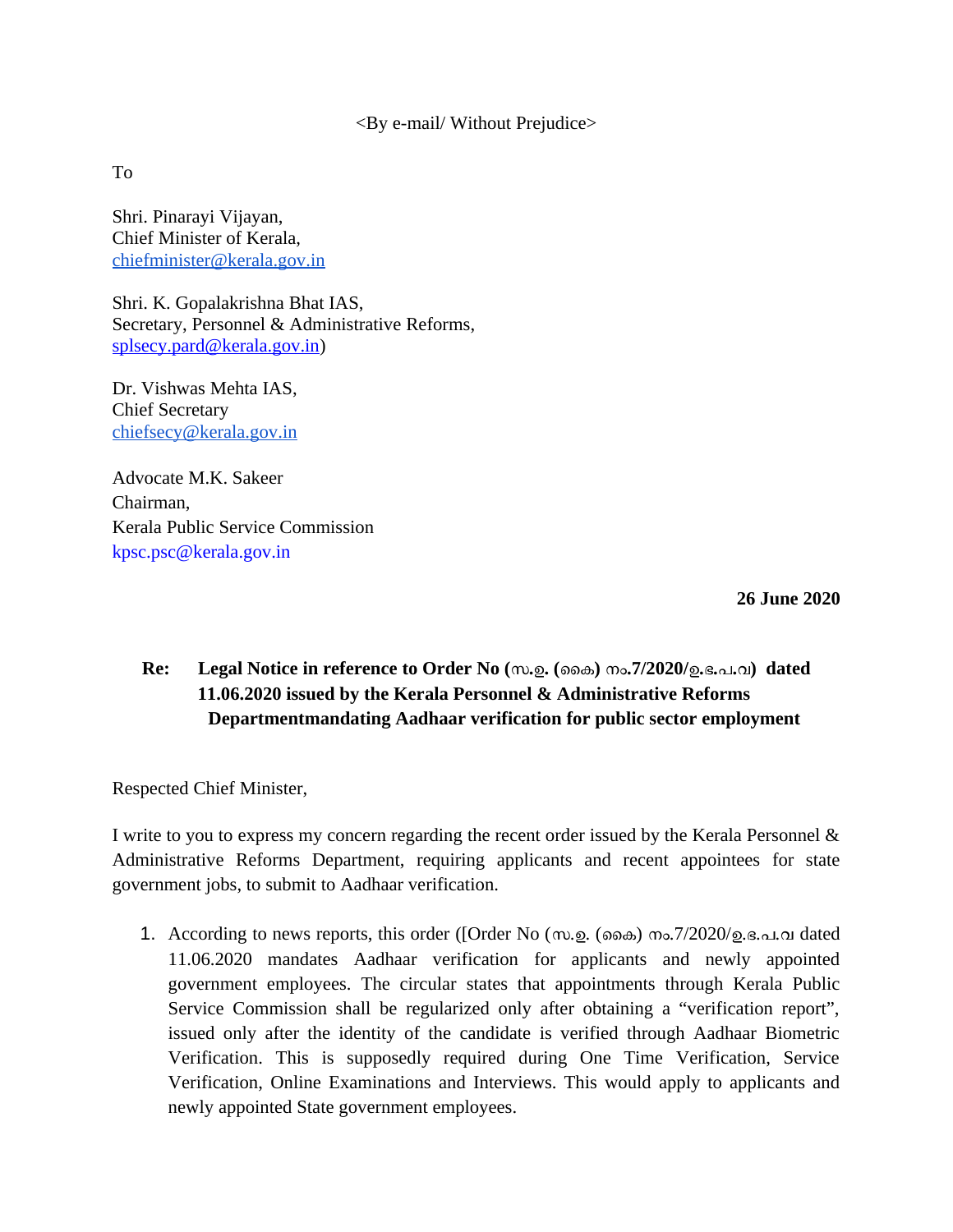2. As you may be aware, this is against the order of the Supreme Court relating to Aadhaar. The Supreme Court's order in *KS Puttaswamy v Union of India* (2019 10 SCC 1) ("**Puttaswamy judgement**") has specified that mandating the use of Aadhaar numbers, whether for verification or any other purpose, was only constitutionally valid for two reasons: linking with PAN numbers and for obtaining welfare benefits which are in the nature of a subsidy. The judgement also explicitly ruled out mandating Aadhaar numbers for pensions related to work, stating,

> "We also make it clear that a benefit which is earned by an individual (e.g. pension by a government employee) cannot be covered under Section 7 of the Act, as it is the right of the individual to receive such benefit."

> > [Para 322, Majority judgment]

- 3. Furthermore, the Hon'ble Supreme Court in that case has also read down Section 57 of the Act (as it then stood) permitted use of Aadhaar by the State other than for Section 7 purposes, if and only if such use satisfies the following conditions:
	- a. There is primary legislation i.e. law authorising the State's use of Aadhaar for such purpose (i.e. purpose other than for delivery of subsidy or welfare benefit under Section 7 where such subsidy or benefit in the nature of subsidy is funded from the Consolidated Fund of India)
	- b. And such use is on a purely voluntary basis.
- 4. The Aadhaar project, at the best of times, does not work. It is riddled with problems, the very least of which is the inclusion of wrong names, birth dates, addresses and incorrectly entered details. The requirement for verification of applicants to public service jobs cannot and should not be linked to Aadhaar.
- 5. The purpose of preventing fraud cannot and should not be approached by breaches to privacy, dignity and autonomy of individuals, especially in the absence of any clear basis in law. As a constitutional body, the KPSC is bound to uphold the rule of law and judgements of the Supreme Court.
- 6. As per the Government of Kerala's 2017 IT policy, which is prior to the Supreme Court's Aadhaar judgement, "However in the absence of Aadhaar the services shall be given to citizens on the basis of other basic documents. No government services shall be declined for want of Aadhaar. (Page 17) In its preamble, the Chief Minister also says, "At the same time e-Services of government would not be denied to citizens for want of Aadhaar and it will be ensured through other basic proofs of identity." Changing this position, and